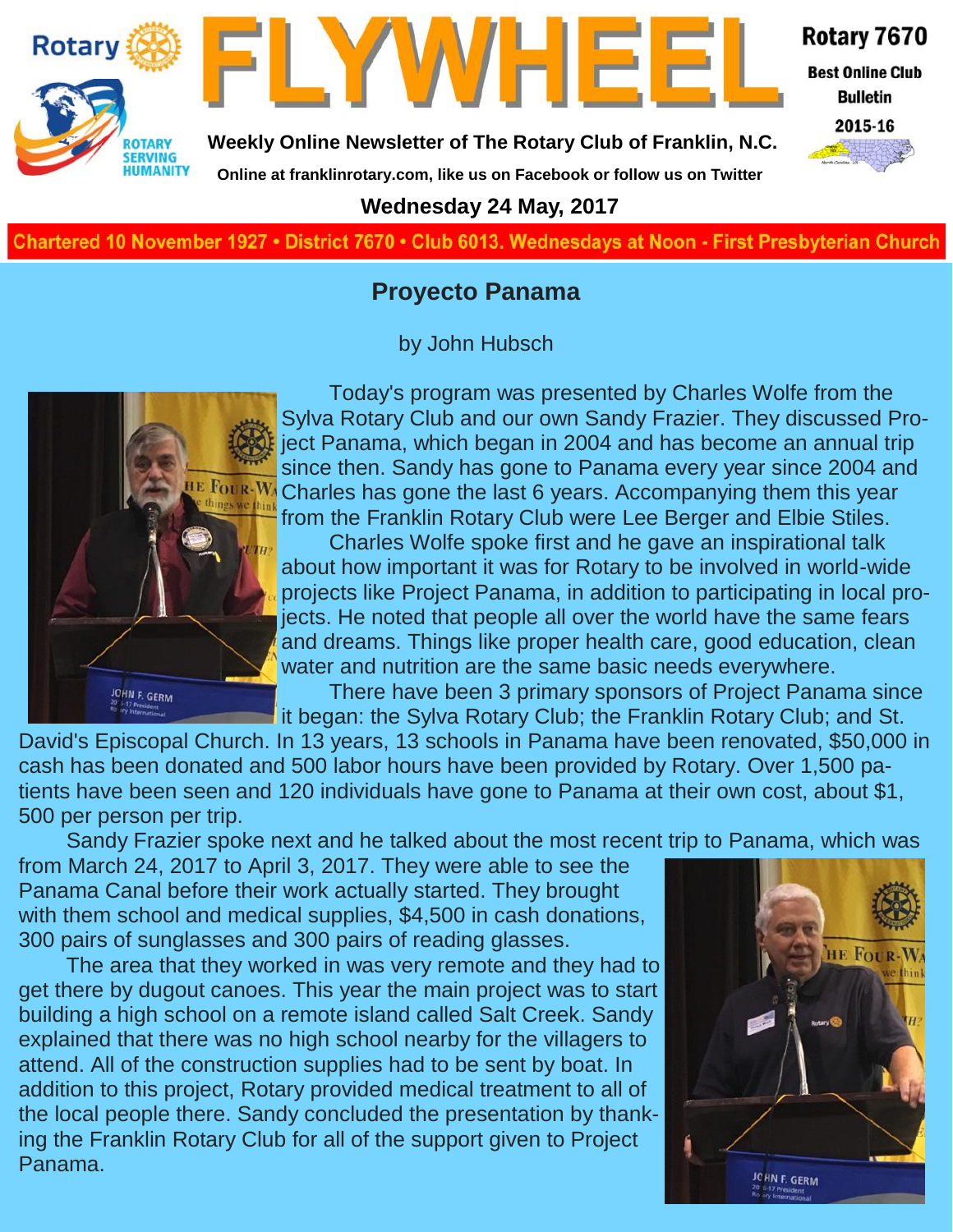



**TWHEE** 

Rotary 7670

**Best Online Club** 

**Bulletin** 2015-16



**Online at franklinrotary.com, like us on Facebook or follow us on Twitter**

### **Wednesday 24 May, 2017**

#### **Charted November 29, 1927 • District 7670 • Club 6013 Wednesdays at Noon - First Presbyterian Church**

CLUB ROTARIO DE BOQUETE Chiriqui, Republic De Panama, Distrito 4240 22 May, 2017

Mr. Lenny Jordan, President Franklin Rotary Club Franklin, North Carolina

Dear President Jordan and members of the Franklin Rotary Club, On behalf of Club Rotario de Boquete, we would like to express our deep and sincere gratitude to the Rotary clubs in western North Carolina, District 7670, and to St. David's Episcopal Church, all of whom have sent members and resources to help with our projects in Panama. I don't know if anyone has ever told you this before, but you are our longest standing and most important partners in helping to improve education, sanitation, and health in some of the most remote, rural schools and communities in Chiriqui and Bocas del Toro Provinces of Panama. We are a relatively small club, and we absolutely depend on the help of partners from outside of Panama to bring needed improvements, resources and remedies to problems that we find here. The former director of the Peace Corps volunteer program in Panama assured our group that the level of poverty and health challenges in rural Panama are as great as anywhere in Central America.

BECAUSE OF YOUR HELP...Children at the very rural El Banco one-room school house, now have electricity, computers, and the Internet. They have a safe, healthy place to eat lunch, a security fence around the property, and they now have real bathrooms. This has been an incredible transformation for the children of this small community. And, of course, many of you were able to meet their wonderful former teacher, Kenia Alvarez during her month long visit to North Carolina, an exchange that you helped make possible. BECAUSE OF YOUR HELP...through our joint solar project, children in a tiny remote community of Tierra Oscura (dark earth), accessible only by boat, have electric lights for the first time, and even part-time access to Internet, which helps them to be better prepared as they move on to high school. BECAUSE OF YOUR HELP…over 1500 children and family members, who would rarely have access to medical attention, have been screened, diagnosed, in some cases treated for a variety of illnesses, and referred for further attention as indicated. BECAUSE OF YOUR HELP…together, we have made renovations to 12 area schools, including building their first flush toilets and installing complete water systems with reservoirs, pumps, and filters. Schools used to be closed frequently due to lack of water and poor sanitary conditions. BECAUSE OF YOUR HELP...many hundreds of children have received basic school supplies that their parents would not have been able to afford. BECAUSE OF YOUR HELP…together, with you and other partners, we have raised funds to build classrooms in order that students in a large, remote, indigenous village, on an island, will be able to go on to complete high school and graduate with diplomas for the first time this coming year. We want to acknowledge, specifically, the significant cash contributions of the Franklin club in the amounts of \$2000 in 2016 and \$2000 in 2017 toward this important project, plus the \$1000 donation this year that enabled the purchase of the medical "MAPS Packs" that were brought on the trip and used in the medical screenings. To me, one of the highest measures of humanity is when people will sacrifice their time, and their personal resources, to come and help people that they do not even know. And then to think that you came back again and again to help even more...It doesn't get any better than that. Of course I want to sing the praises of your friend and mine, Sandy Frazier, who has been the dynamo at the center of all this, that turned the good wishes and intentions into realities – for a large number of people now. None of this would have been realized without his impetus, organization, good humor, and sometimes being a pest to his fellow Rotarians and church members. God bless you, Sandy! And I also want to invite others among your organization to make this journey, for it is my contention that the people who come here to help are changed and affected as much the people with whom they come into contact. And I believe that is the vision, faith really, that Rotary International holds out...a world-wide organization that still believes that there is hope for peace among all peoples. We also want to acknowledge the contributions of Franklin Rotary Club members Elbie Stiles and Lee Berger, who, along with Sandy, admirably demonstrated service above self!

We are deeply indebted to all of you for your generous help in so many ways.

Sincerely, Howard Hill Founding member, past president, and Project Panama Coordinator, Club Rotario de Boquete and former resident of Macon County

To view some of the activities in Panama, over the years, use the following link. You should recognize quite a few people. [https://www.flickr. com/photo/98789544@N00/](https://www.flickr.com/photos/98789544@N00/albums/72157681744257671) [albums/ 72157681744257671](https://www.flickr.com/photos/98789544@N00/albums/72157681744257671) (Recommend viewing as 'slide show' by pressing gray 'play' button in upper right corner, on the white border.)

In addition, Sandy Frazier has supplied the following statistical summary from our joint venture over the past 12 years:

School & Medical Supplies: Over 5000 Pounds

Cash Donations: Over \$50,000 (\$16,000 in a RI Matching Grant)

Labor Hours; Over 400 Hours

Over 1500 patients Examined & Treated

Over 120 Individuals (several more than once) have given up their spring breaks and paid between \$1200 and \$1800 to participate.

8 Weeks of Cultural & Professional Exchange By Kenia Alvarez, Panamanian Teacher

Including travel, over **\$300,000** has been invested in this partnership between Club Rotario de Boquete and the people of Western North Carolina.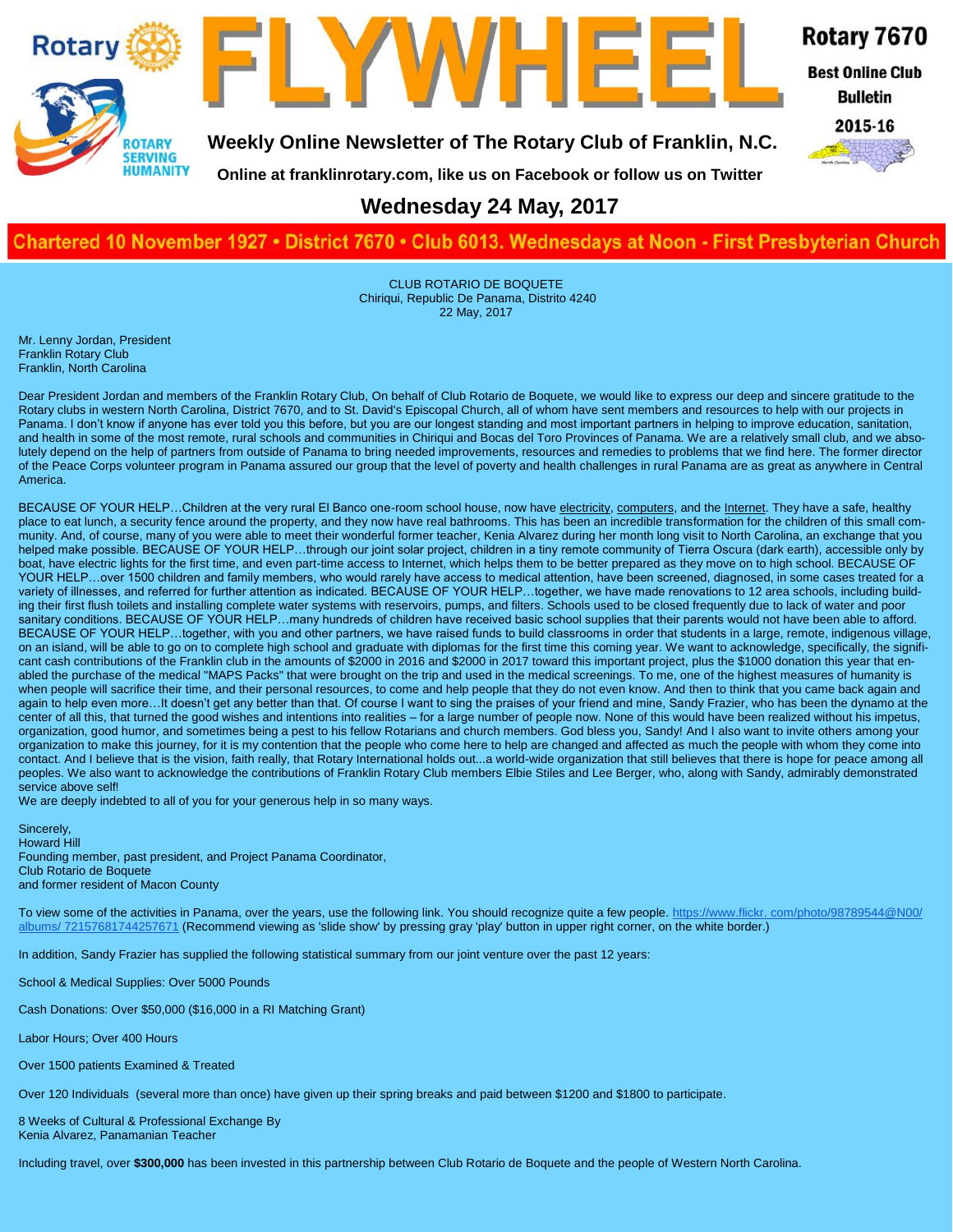



**Best Online Club Bulletin** 

Rotary 7670



**Weekly Online Newsletter of The Rotary Club of Franklin, N.C. Online at franklinrotary.com, like us on Facebook or follow us on Twitter**

**Wednesday 24 May, 2017**

**Charted November 29, 1927 • District 7670 • Club 6013 Wednesdays at Noon - First Presbyterian Church**

### **We will Meet Next Week!**

Normally the 5th Wednesday is a social but we are meeting next week normal time to

kickoff our one and only fundraiser. We will not meet June 14th. Please be here



next week to receive your tickets!

### **Judy's Installation 2017-18**

Mark your calendars as we induct new offers for the coming year at the 2017-18 RC Of Franklin Installation. It will take place Tuesday Night June 27th at Parker Meadows. Time TBA.





### **Great 4 Way Rotary Year!**

Amy Manshack announced to the club on Wednesday that the club was able to conduct the four way test to roughly 300 Macon County Students during the 2016-17 Ro-

tary Year. Great Work Club!! If you haven't participated yet you will have a chance in the fall when we kick it off again.

**Need Volunteers for the BREW Fellowship Tent in Atlanta!**



the International Convention in June and a BREW member, volunteers are needed to work the BREW Tent at the convention. Please see President Lenny or BREW Chair Nancie and sign up now.

# **Let's Keep Hoyt in Your Prayers**

Please keep Hoyt Massey and his family in your thoughts and prayers with the recent passing of his wife.

**Rotary Service 5/31/17** Greeter: TBA



Prayer/Pledge/4 Way: Linda Harbuck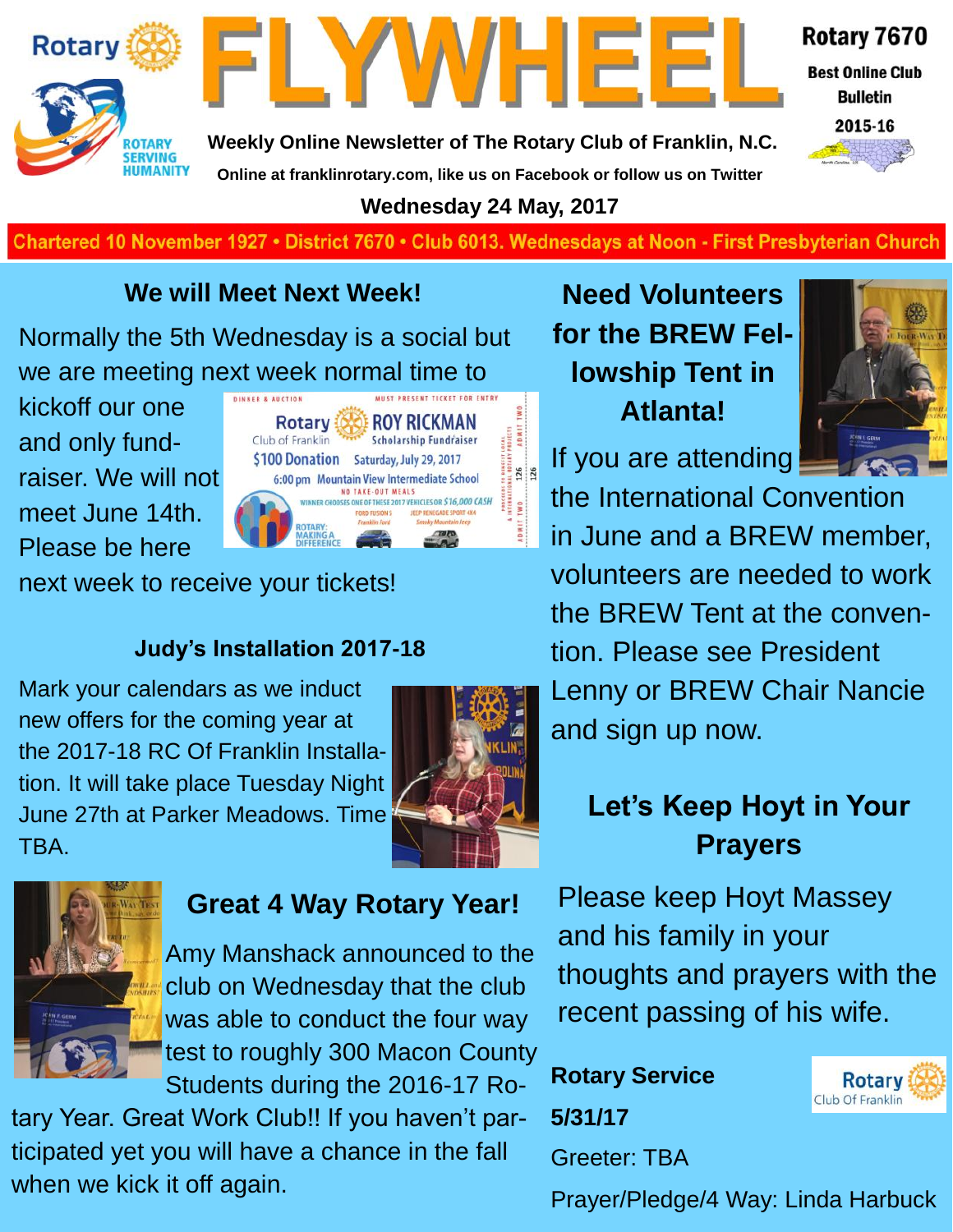



Rotary 7670 **Best Online Club** 

**Bulletin** 

2015-16

**Weekly Online Newsletter of The Rotary Club of Franklin, N.C. Online at franklinrotary.com, like us on Facebook or follow us on Twitter**

**Wednesday 24 May, 2017**

**Charted November 29, 1927 • District 7670 • Club 6013 Wednesdays at Noon - First Presbyterian Church**

# **Fred's Funnies**



# **For Your Amusement**

How many boxes of these Thin Mints do I have to eat before I start seeing results?

I finally realized it.. **People are prisoners** of their phones that's why they are called Cell Phones.

**Got tasered picking** up my friend from the airport today. **Apparently** security doesn't like it when you shout, "Hi Jack!"

My bed is a magical place where I can suddenly remember everything I was supposed to do.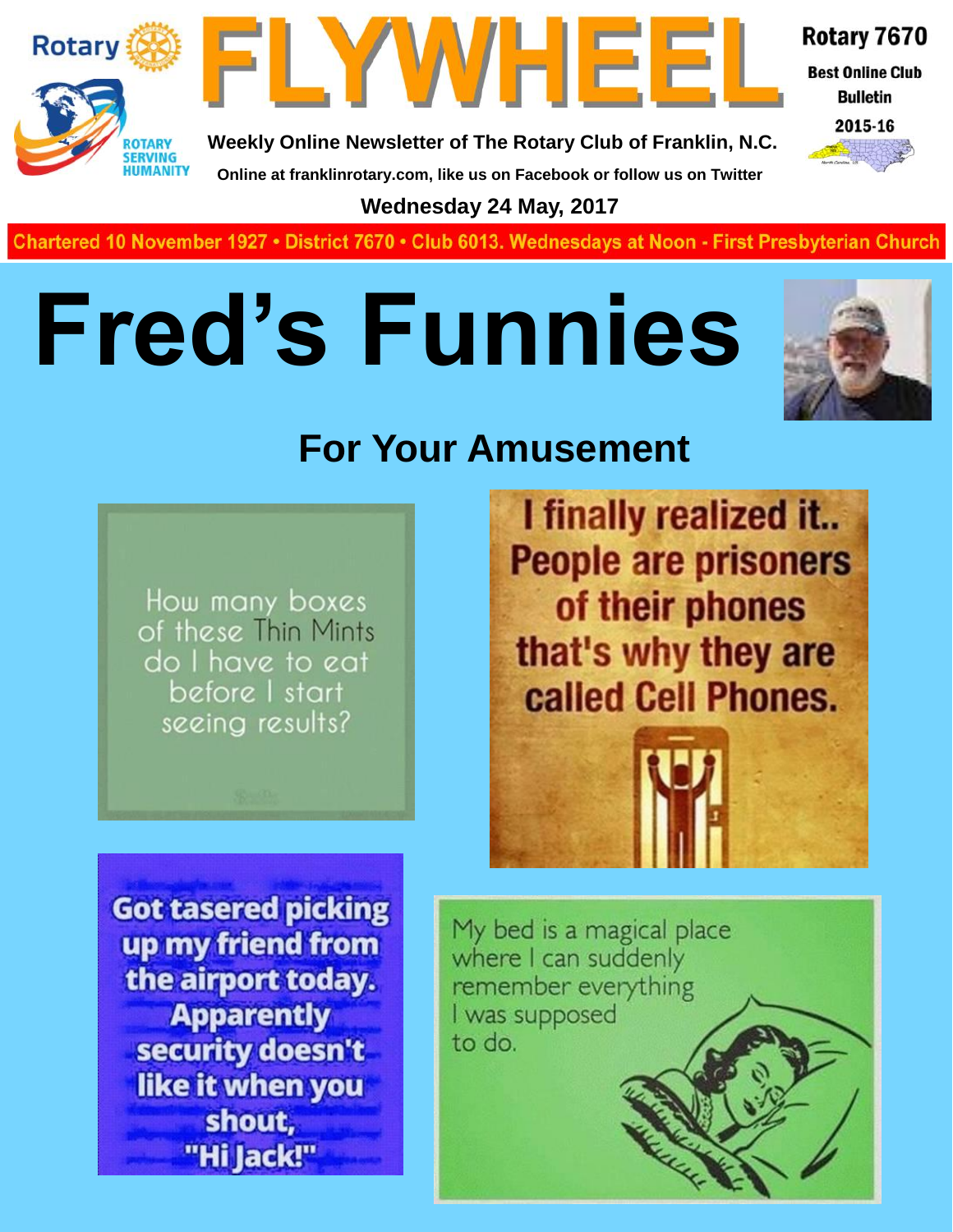



Rotary 7670

**Best Online Club Bulletin** 



**Weekly Online Newsletter of The Rotary Club of Franklin, N.C.**

## **Online at franklinrotary.com, like us on Facebook or follow us on Twitter**

**Wednesday 24 May, 2017**

Chartered 10 November 1927 • District 7670 • Club 6013. Wednesdays at Noon - First Presbyterian Church

### **CART Cruise Scheduled**

PDGs Bill Shillito and Dennis Sanders announced at the District Conference in Hickory that a CART Cruise has been arranged for District 7670 Rotarians and their friends and families on 24 February, 2018. This weeklong cruise will give cruisers an opportunity to learn more about Alzheimer's Disease research, to share ideas and strategies to support CART, and to raise some funds for CART. In addition, we will be able to enjoy the warm weather of the southern Caribbean during the winter of 2018.

Norwegian Cruise Line has agreed to donate \$100 to CART for each passenger that books a voyage. Each club will receive credit for the \$100 generated by their members and any friends and family going along with them. Norwegian has also added some excellent incentives for this cruise. Please see the attached flyer for details.

Our tentative plans for the cruise include some informational sessions by, hopefully, one of our research scientists. We will also have a couple of receptions just for our group. During one of the sea days we will conduct a 2 K Walk for CART. Our travel agency has approached Norwegian to see if they will allow us to include the entire ship in this walk. The chance to develop new



acquaintances and friends is probably one of the most important reasons to join the cruise.

You have three methods to book a cabin:

Print the registration form in the attachment and snail mail it to our travel agency.

Go to the travel agency website at vipworldtravel.travel and click on the CART link. You can then register online Call the travel agency at (800) 323-7448. Ask for an agent to book the CART Cruise

Please consider joining this cruise for fun, the chance to learn, and the opportunity to raise some funds for CART.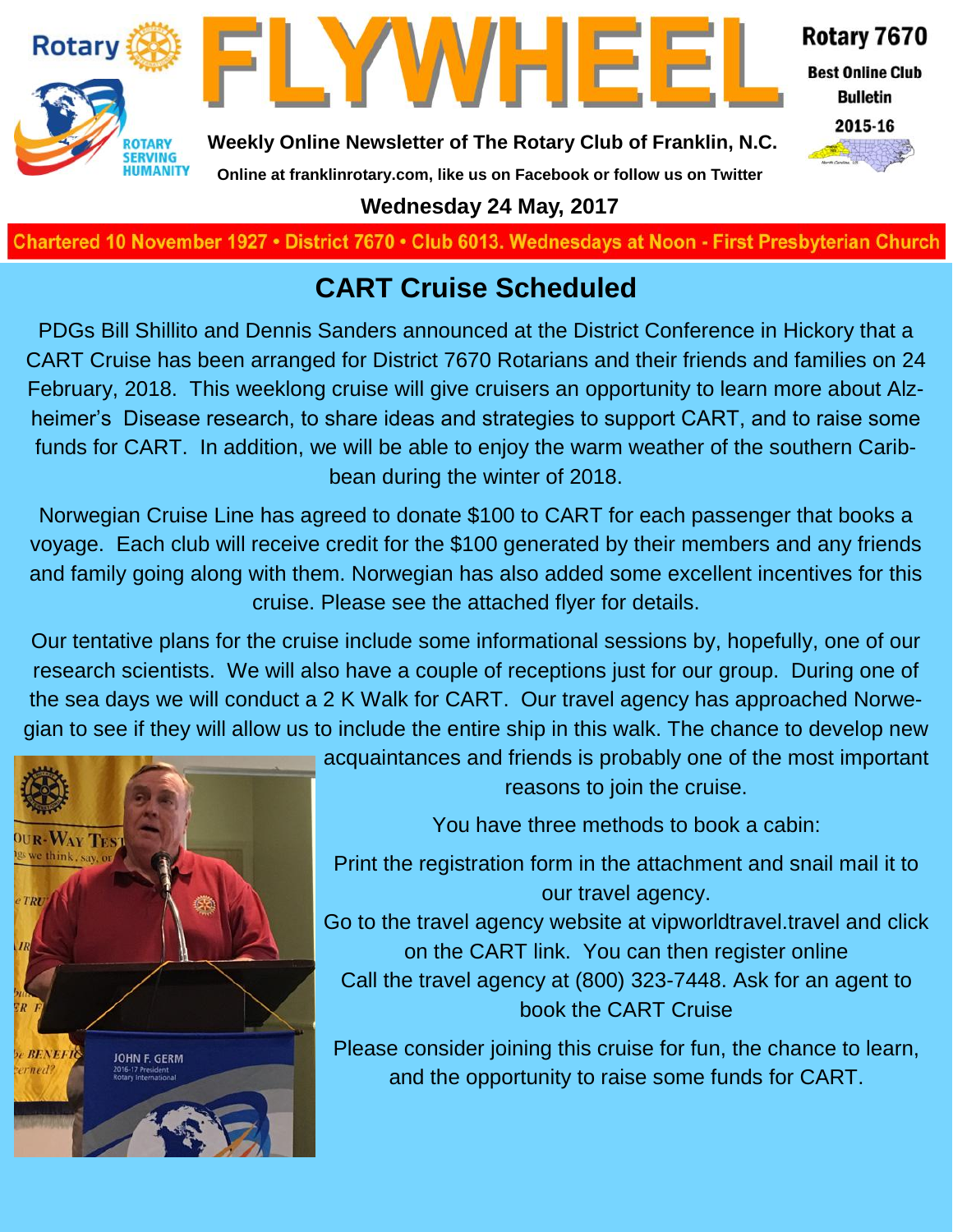



Rotary 7670

**Best Online Club Bulletin** 



**Weekly Online Newsletter of The Rotary Club of Franklin, N.C.**

**Online at franklinrotary.com, like us on Facebook or follow us on Twitter**

**Wednesday 24 May, 2017**

**Charted November 29, 1927 • District 7670 • Club 6013 Wednesdays at Noon - First Presbyterian Church**

# LAST FLYWHEEL IN 5 WEEKS!

Volunteer to be Flywheel editor! Or you have to look at **THIS** face every week until July 1st….